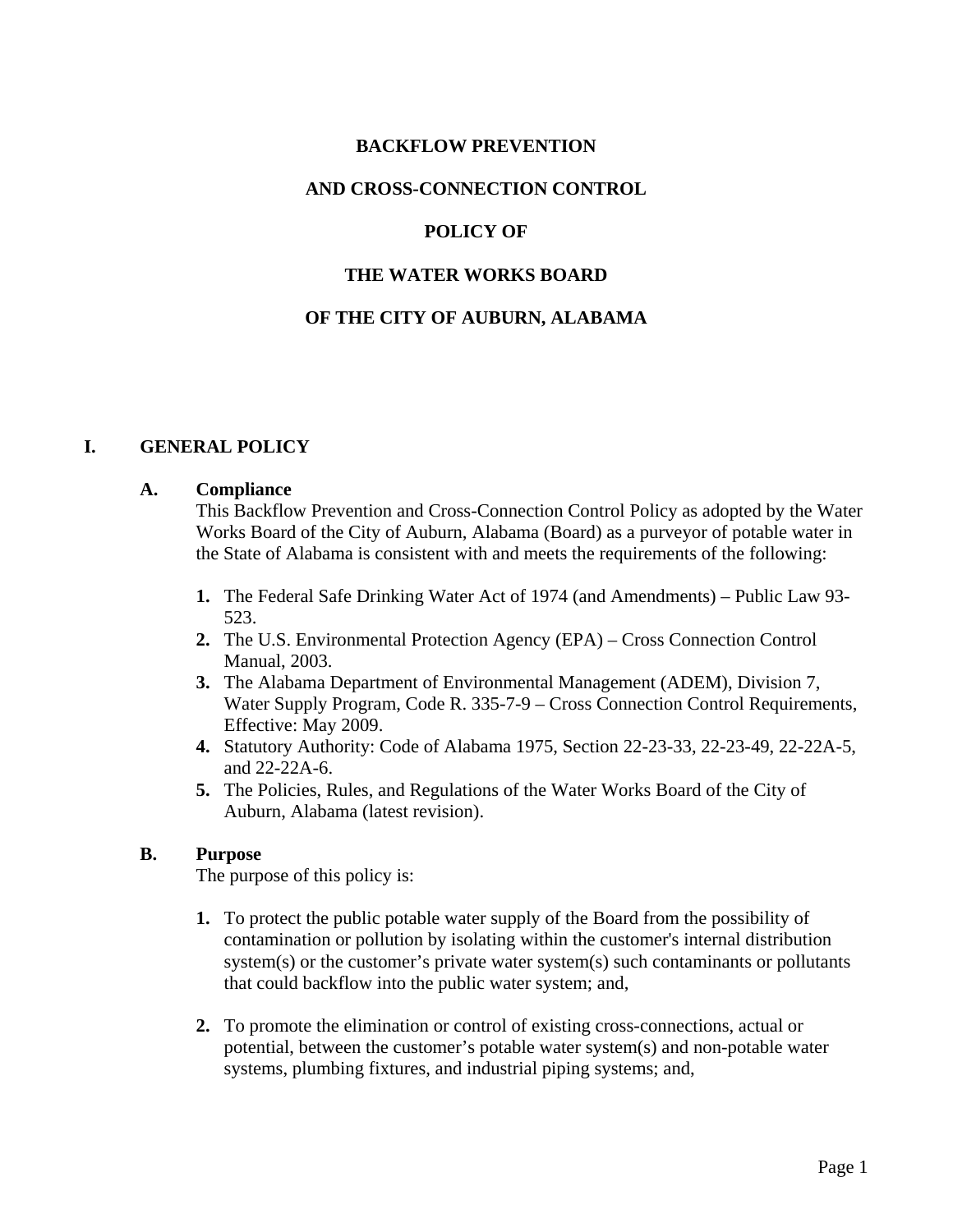**3.** To provide for the maintenance of a continuing program of cross-connection control that will systematically and effectively prevent the contamination or pollution of all potable water systems.

# **B. Responsibility**

# **1. Water Purveyor**

The Board shall be responsible for developing, implementing, and enforcing a backflow and cross-connection control policy consistent with the applicable state and federal regulations for the reasonable protection of the public potable water distribution system from contamination or pollution originating in a customer's water system. The responsibility to ensure a safe water supply begins at the raw water source and includes adequate treatment facilities, storage facilities, distribution networks, and ends at the point of service to the customer's water system. The Board shall determine the degree of hazard or potential hazard to the public potable water system inherent in supplying a customer's water system and shall specify the appropriate means of protection required for the service connection. The location and type of backflow protection devices for each connection to the Board's distribution system shall be approved by the Board.

## **2. Customer**

The customer has the primary responsibility of preventing pollutants and contaminants from entering their potable water system or the public potable water system. The customer's responsibility starts at the point of delivery from the public potable water system at the connection to the Board's meter or isolation valve, in the case of a dedicated fire service line, and includes all of his water system. The customer, at his own expense, shall install, operate, test, and maintain approved backflow prevention assemblies as directed by the Board.

In the event of a known contamination or pollution hazard to the public potable water supply, the customer shall promptly take steps to confine further spread of contamination within the customer's premise and shall immediately notify the Board of the potential hazard.

The customer shall maintain accurate records of tests and repairs made to backflow prevention assemblies and shall maintain such records for a minimum period of five (5) years. The records shall be on forms approved by the Board and shall include the list of materials or replacement parts used. Following any repair, overhaul, re-piping or relocation of an assembly, the customer shall have it tested to insure that it is in good operating condition and will prevent backflow. A certified backflow prevention assembly tester shall make tests, maintenance and repairs of backflow prevention assemblies.

## **3. Certified Backflow Prevention Assembly Testers**

When employed by the customer to test, repair, overhaul, or maintain backflow prevention assemblies, a backflow prevention assembly tester will have the following responsibilities: The tester will be responsible for making competent inspections and for repairing or overhauling backflow prevention assemblies and making reports of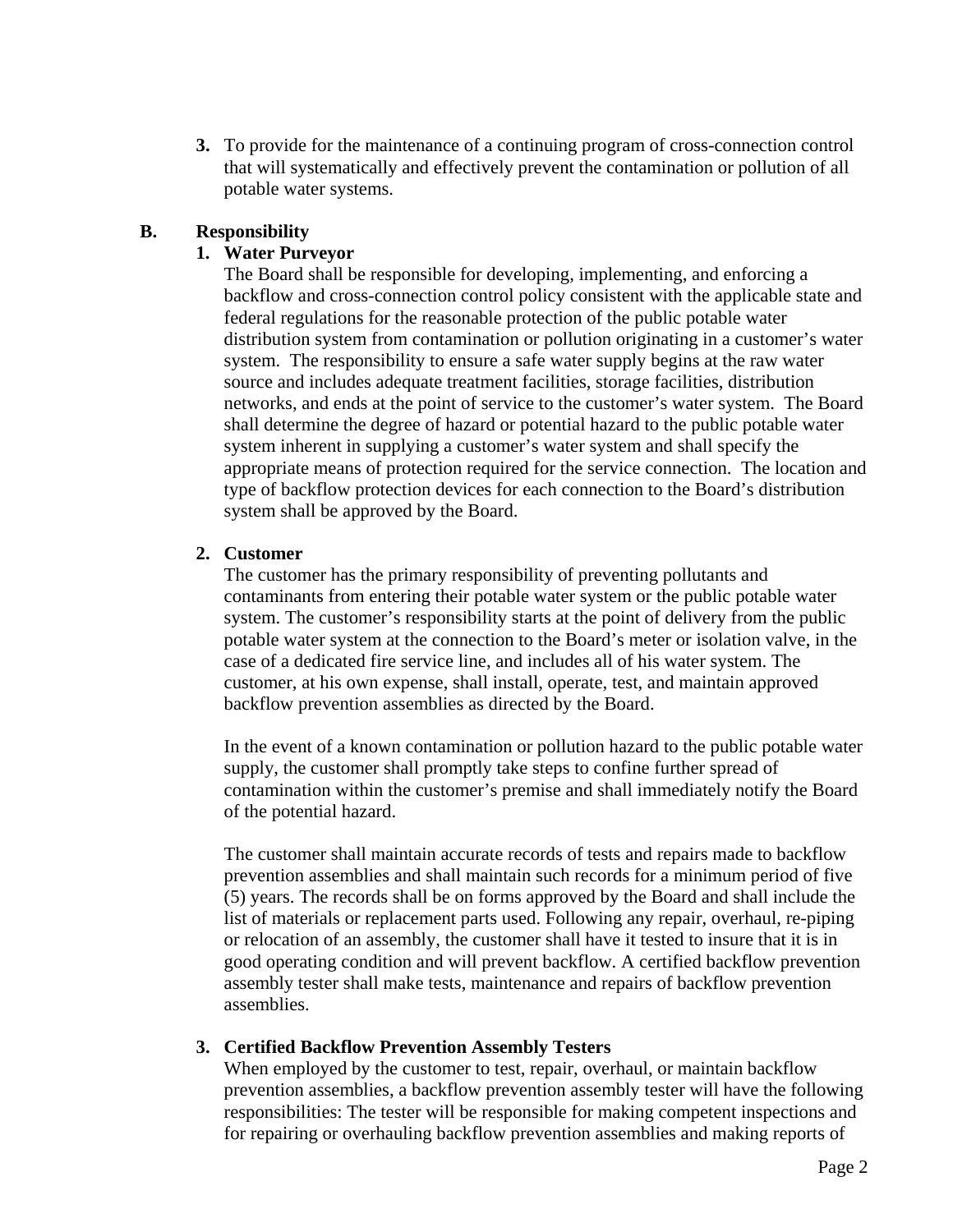such repair to the customer and responsible authorities on forms approved by the Board. The tester shall be familiar with all applicable state and local laws, rules, and regulations, and shall be equipped with and be competent to use all the necessary tools, gauges, manometers and other equipment necessary to properly test, repair, and maintain backflow prevention assemblies. It will be the tester's responsibility to insure that original manufactured parts are used in the repair of or replacement of parts in a backflow prevention assembly. It will be the tester's further responsibility not to change the design, material or operational characteristics of an assembly during repair or maintenance without prior approval of the Board. A certified tester shall perform the work and be responsible for the competency and accuracy of all tests and reports. A certified tester shall provide a copy of all test and repair reports to the customer and to the Board within ten (10) business days of any completed test or repair work. A certified tester shall maintain such records for a minimum period of five (5) years. All certified testers must obtain certification from an approved training course and employ properly calibrated backflow prevention assembly test equipment.

## **II. DEFINITIONS**

The following words, terms and phrases, when used in this policy, shall have the meanings ascribed to them in this section, except where the context clearly indicates a different meaning:

### **A. Auxiliary Water**

Any water on or available to the premises other than the water supplied by the Board's public potable water system. These auxiliary waters may include water from another supplier's public water system; or water from a source such as wells, lakes, or streams; or process fluids; or used water. They may be polluted, contaminated, or objectionable, or constitute a water source or system over which the supplier does not have control.

#### **B. Backflow**

Any reversal of flow of water from its intended direction that can potentially cause used water to return to the Board's distribution system. Backflow or reversed flow occurs through a cross connection under the following two conditions:.

#### **1. Back Pressure**

Backflow caused by an increase in the pressure of the private (customer's) system above that of the Board's distribution system.

#### **2. Back Siphonage**

Backflow caused by a lowering in the pressure of the Board's distribution system below that of the private (customer's) system.

#### **C. Backflow Prevention Assembly**

An assembly used to prevent backflow into a customer or public potable water system. The type of assembly used should be based on the degree of hazard, either existing or potential. The types of Backflow Prevention Assemblies used in the Board distribution system are as follows: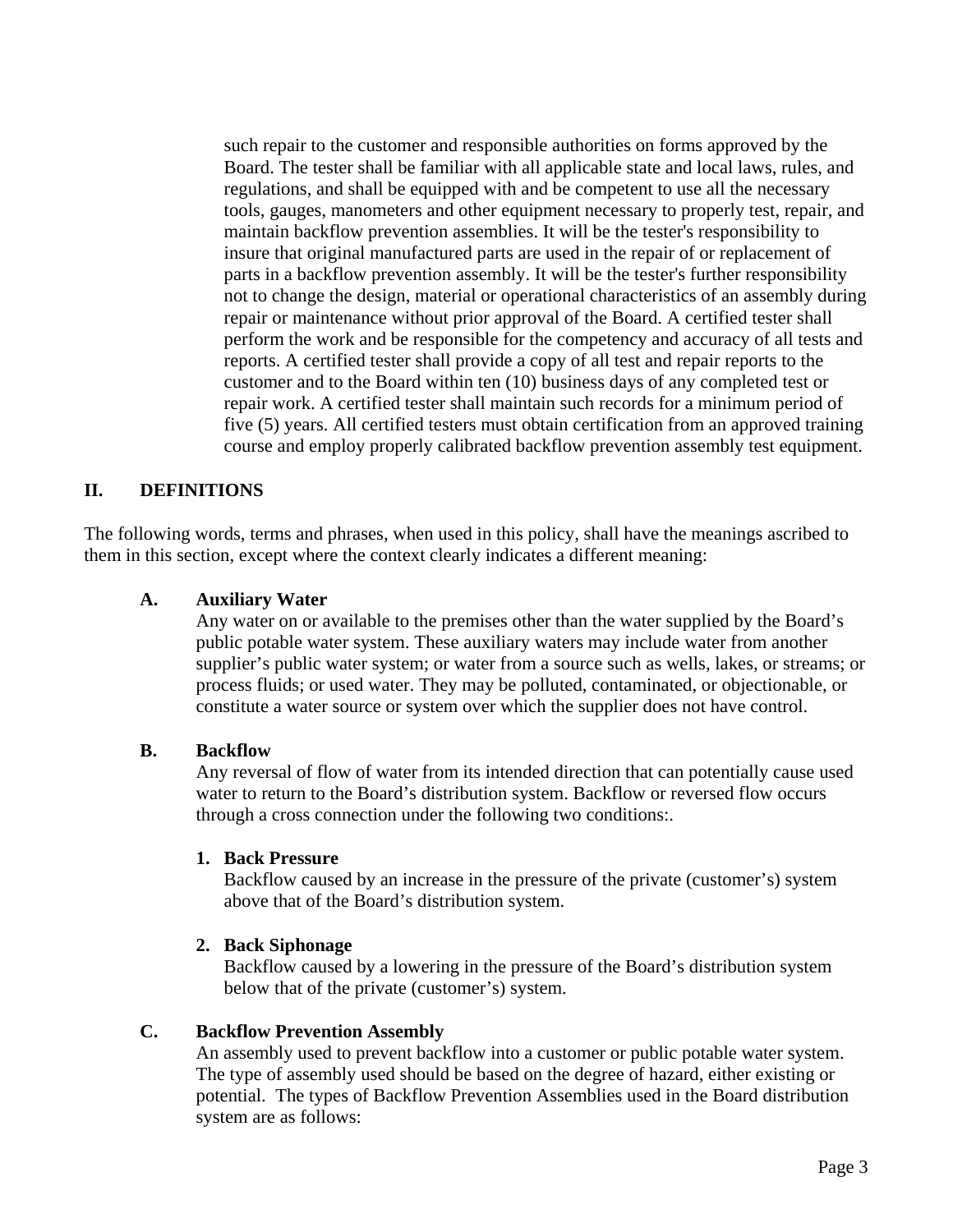## **1. Dual Check Valve (DCV)**

Minimum type of protection required; this type is automatically installed for each new residential connection or service connection that is 1 inch in diameter or smaller which does not present a specific contamination or pollution hazard to the system as identified by the Board. This device consists of two internally loaded check valves. DCVs are not testable backflow prevention assemblies.

### **2. Double Check Backflow Assembly (DCBA)**

Level of backflow protection typically required for pollution type hazards and as a minimum protection for any connection larger than 1 inch. DCBAs consist of two internally loaded check valves installed between two resilient-seated gate valves with properly located resilient-seated test cocks.

### **3. Reduced Pressure Backflow Assembly (RPBA)**

Highest degree of backflow protection. Required for contamination or health types of hazards. RPBAs consists of two independently acting check valves together with a hydraulically operating, mechanically independent pressure-differential relief valve installed between two resilient-seated gate valves with properly located resilientseated test cocks.

### **D. Contaminant**

A substance that will impair the quality of the water to a degree that it creates a serious health hazard to the public leading to the poisoning or spread of disease.

#### **E. Cross-Connection**

A connection or potential connection between any part of a potable water system and any other environment containing other substances in a manner that, under any circumstances would allow such substances to enter the potable water system. Other substances may be gases, liquids, or solids, such as chemicals, waste products, steam, water from other sources (potable or non-potable), or any matter that may contaminate, change the color, or add odor to the water.

#### **F. Customer**

The owner or tenant, or the agent of either, or other persons in charge of any premises supplied by or in any manner connected to the Board's potable water system.

#### **G. Degree of Hazard**

A term derived from an evaluation of the potential risk to health and the adverse effect on the potable water system. Hazard's evaluated in the Board's potable water system are as follows:

## **1. Contamination or Health Hazard**

A cross-connection or potential cross-connection involving any foreign substance that could, if introduced into the potable water supply, cause death or illness, spread disease, or have a high probability of causing such effects.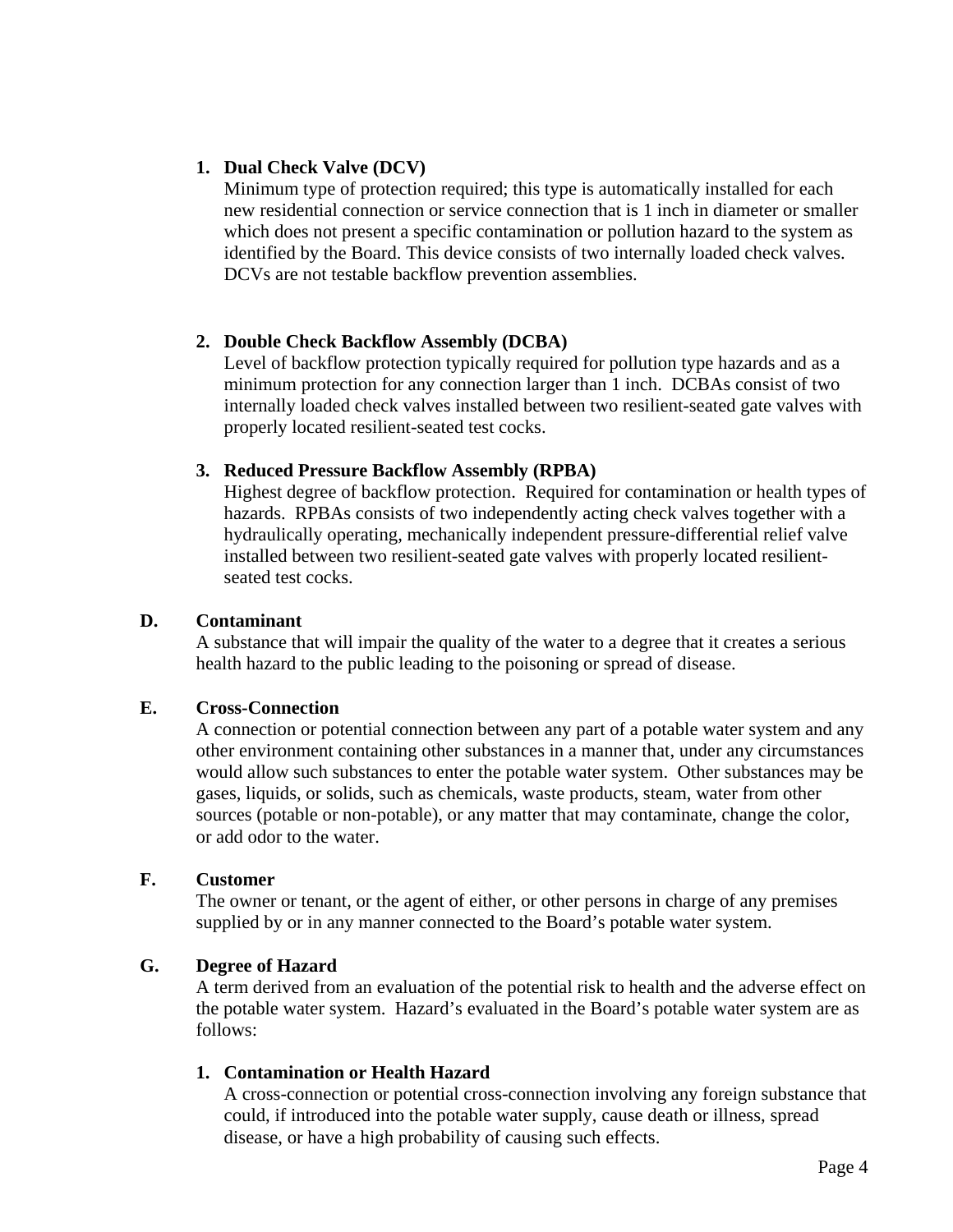# **2. Pollution Hazard**

A cross-connection or potential cross-connection involving any foreign substance, that if permitted to get into the public water system, will degrade its quality so as to constitute a moderate hazard, or impair the usefulness or quality of the water to a degree which does not create an actual hazard to the public health but which does adversely and unreasonably effect such water for domestic use.

## **3. System Hazard**

A condition posing an actual or potential threat of damage to the physical properties of the public water system or a customer's potable water system.

### **H. Detector Assembly**

Low flow bypass water meter and DCV used to indicate water usage through an isolated connection to the potable water system where a line size meter is not typically required. For example, fire protection service lines.

### **I. Industrial - Fluids System**

Any fluid or solution which may be chemically, biologically or otherwise contaminated or polluted in a form or concentration such as would constitute a health, pollutional, or system hazard if introduced into the public or a potable customer's water system. This includes, but is not limited to:

- a). Polluted or contaminated waters
- b). Process waters
- c). Used waters originating from the public water system which may have deteriorated in sanitary quality
- d). Cooling waters
- e). Contaminated natural waters taken from wells, lakes, streams, or irrigation systems
- f). Chemicals in solution or suspension
- g). Oils, gases, acids, alkalis, and other liquid and gaseous fluids used in industrial or other processes, or for fire fighting purposes

## **J. Pollutant**

A foreign substance, that if permitted to get into the public water system, will degrade its quality so as to constitute a moderate hazard, or impair the usefulness or quality of the water to a degree which does not create an actual hazard to the public health but which does adversely and unreasonably effect such water for domestic use.

#### **K. Service Connection**

The terminal end of a service line from the public potable water system. If a meter is installed at the end of the service, then the service connection means the downstream end of the meter.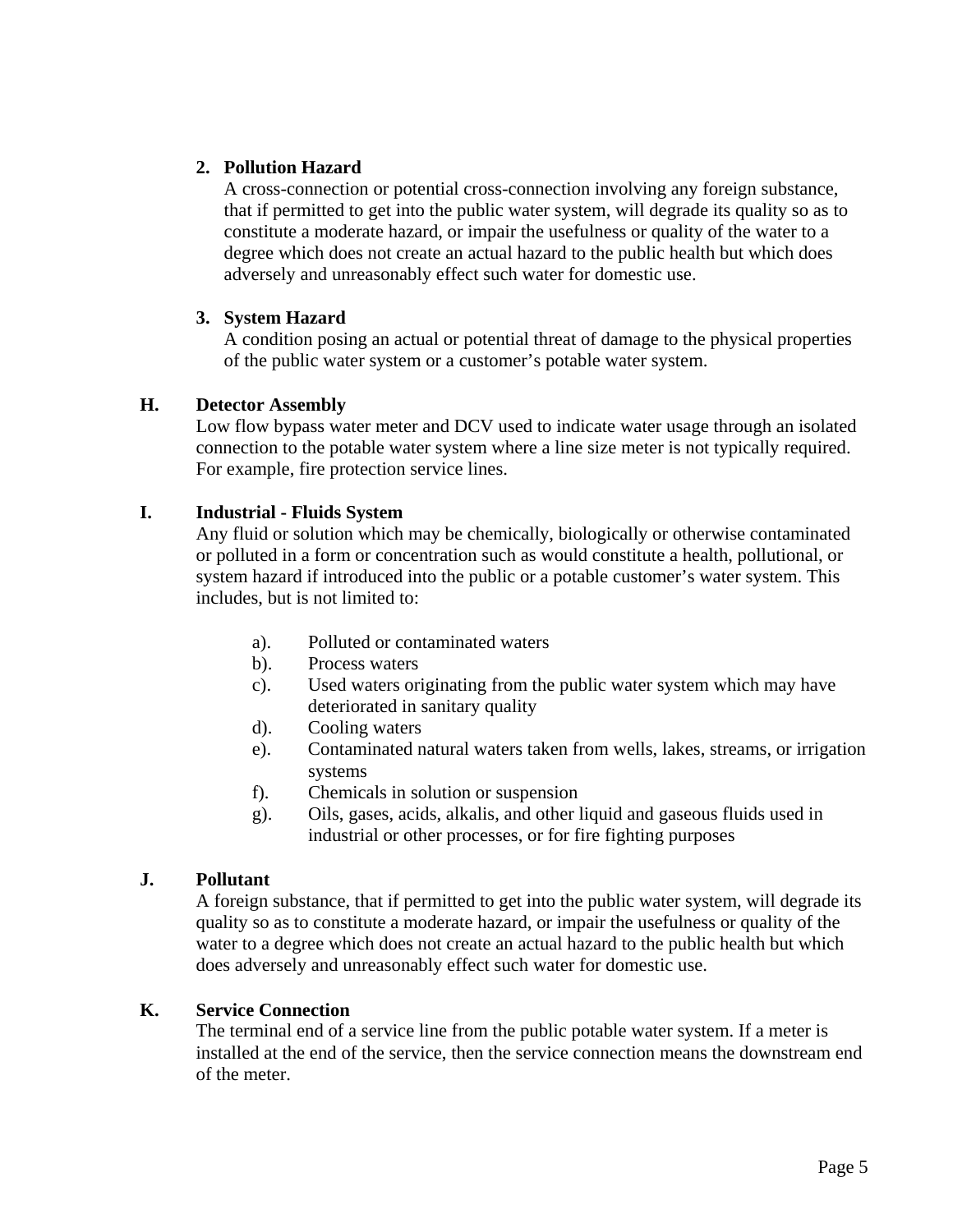### **L. Service Lines**

The customer's water system downstream of the Board's meter.

### **M. Water – Potable**

Water that is safe for human consumption as described by the public health authority having jurisdiction.

### **N. Water – Non-Potable**

Water that is not safe for human consumption or that is of questionable quality.

### **O. Water – Used**

Any water supplied by the public water system to a customer's water system and is no longer under the control of the supplier.

### **III. REQUIREMENTS**

### **A. New Service Connections**

Every new connection to the Board's potable water system will have some type of backflow protection installed at the time service is established. Each service connection shall be protected against a backflow incident. The exact type of backflow protection will be determined based on the degree of hazard of a backflow incident from the customer's premises, not the likelihood of a backflow incident occurring.

All applications for new service connections to the public potable water system shall be evaluated by the Board to determine the degree of hazard present and the type of backflow prevention assembly required. The criteria used for evaluation shall be as outlined in Section 6 of this policy and Section 2.4.15 of the Water Resource Management Design and Construction Manual. The device(s) required and approved by the Board shall be installed and tested by the customer before service will be granted.

Where adequate plans and specifications are not available for review, and no realistic evaluation of the proposed water uses can be determined, the Board will require the customer to install a backflow prevention assembly that will provide the maximum protection to the public potable water supply.

The Board will install a DCV for any new service connection that is 1 inch in diameter and smaller which does not present a specific contamination or pollution hazard to the system as part of a standard meter set.

## **B. Existing Service Connections**

For services existing prior to the implementation of this policy, the Board will perform evaluations and inspection of plans and/or premises to identify potential cross connections/backflows. Once identified, the Board shall inform owners by letter of any corrective action deemed necessary, the method of achieving the correction, and the time allowed for the correction to be made.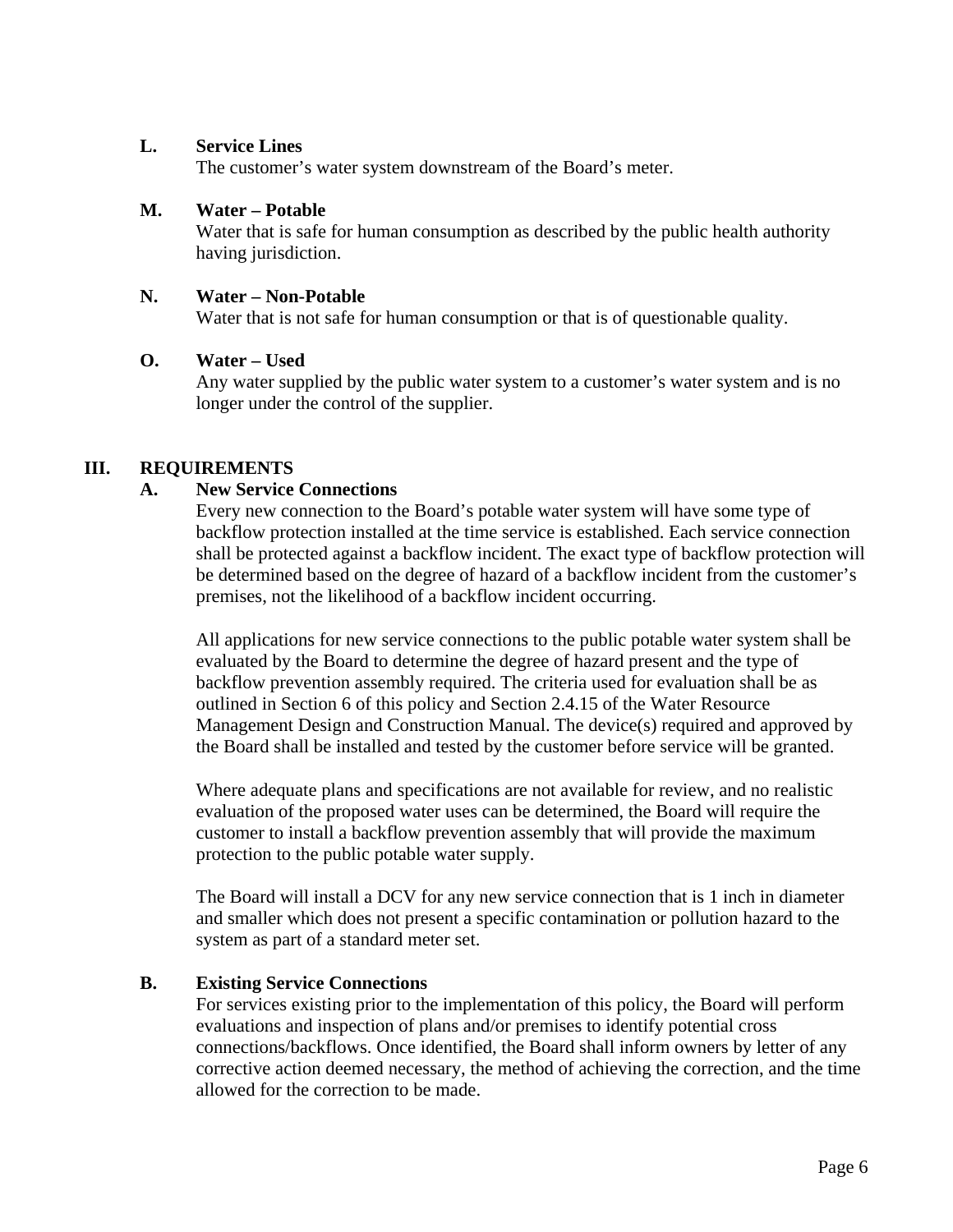Ordinarily, ninety (90) days will be allowed for compliance. However, this time period may be extended or decreased at the discretion of the Board depending upon the degree of hazard involved and the history of the device(s) in question. If, in the judgment of the Board, an imminent contamination hazard exists, water service to the building or premises where a cross connection exists may be terminated unless the hazard is immediately eliminated. The criteria for selection of backflow protection shall be as outlined in Section 6 of this policy and Section 2.4.15 of the Water Resource Management Design and Construction Manual.

Any customer who cannot or will not allow Board personnel on the premises for an inspection of the customer's water and piping system shall be required to install the backflow prevention assembly that will provide the maximum protection to the public potable water supply system. Refusal by a customer to allow an inspection or refusal to install the required backflow prevention assembly shall cause the Board to discontinue service for non-compliance.

If it is determined that an existing residential service or service connection that is 1 inch in diameter and smaller which does not present a specific contamination or pollution hazard to the system is not equipped with a DCV, the Board shall at its expense install the appropriate DCV. The Board will also replace any DCV at its expense in conjunction with any necessary meter replacement.

#### **C. Discontinuance of service**

Under the authority of Alabama Department of Environmental Management Code R. 335-7-9-.05, the Board shall deny or discontinue water service to any customer if a required backflow prevention device is not installed, tested, or properly maintained, or if a cross-connection exists on the premises and in the view of the Board, there is inadequate backflow protection at the service connection. Water service shall not be restored to such premises until the deficiencies have been corrected or eliminated to the satisfaction of the Board.

#### **IV. INSTALLATION**

#### **A. General**

All new construction plans and specifications, when required by the state and local building and plumbing code and the Alabama Department of Environmental Management, shall be made available to the Board for review and approval, and to determine the degree of hazard. All backflow prevention assemblies shall be installed in accordance with the Board's standard specifications, the Water Resource Management Design and Construction Manual, and the manufacturer's installation instructions. In the absence of applicable provisions in these standards, the most current building and plumbing code requirements shall apply. The installation of a backflow prevention assembly, which is not approved, must be replaced with an approved backflow prevention assembly.

Following installation, all DCBAs and RPBAs are required to be tested by a certified backflow prevention assembly tester within ten days. The test results shall be submitted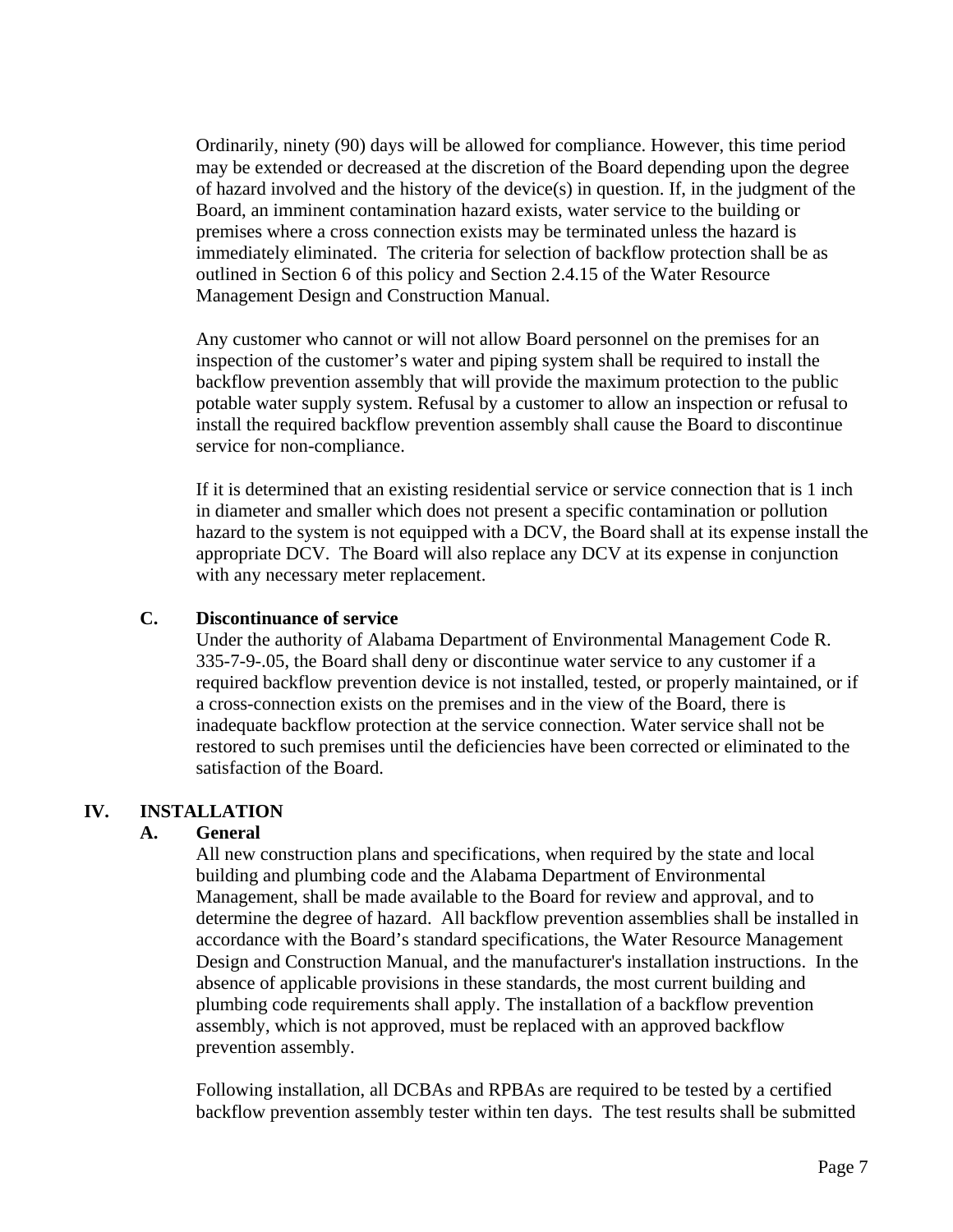on an approved Board form. Ownership, testing, and maintenance of the assembly shall be the responsibility of the customer.

## **B. Location**

Backflow prevention and detector assemblies, as required by the Board, shall be situated on the customer's premises as close to the service connection as practicable. The Board strongly recommends that all new installations of DCBAs and RPBAs include the installation of strainers located immediately upstream of the backflow device. The installation of strainers may preclude the fouling of backflow devices.

All DCBAs must be installed in drainable vaults wherever below ground installation is necessary, in accordance with the Board's standard specifications and the Water Resource Management Design and Construction Manual. Sump pumps shall not be allowed to attain drainage inside a vault. RPBAs must be installed above grade in a horizontal position and in a location in which no portion of the assembly can become submerged in any substance under any circumstances. Vault and/or below grade installations are prohibited for RPBAs.

## **C. Bypass**

When it is not possible to interrupt water service, provisions shall be made for a parallel installation of backflow prevention assemblies. The Board will not accept an unprotected bypass around a backflow preventer when the assembly is in need of testing, repair, or replacement. Facilities requiring DCBAs typically will have a bypass connection installed around the backflow assembly. All bypass connections shall be equipped with a single check valve located inside the vault. An isolation valve also will be installed on all bypass connections and shall remain locked in the "closed" position under normal operating conditions. RPBAs shall not be equipped with a bypass connection unless a completely redundant RPBA system is installed.

## **D. Assembly Specification**

The DCBA device shall meet American Water Works Association (AWWA) C510-97 (latest revision) and be approved by the Foundation for Cross-Connection Control and Hydraulic Research of the University of Southern California, as well as all local plumbing codes.

The RPBA device shall meet AWWA C511-97 (latest revision) and be approved by the Foundation for Cross-Connection Control and Hydraulic Research of the University of Southern California, as well as all local plumbing codes.

Approved backflow assemblies shall be manufactured by Ames, Watts, or an approved equal.

## **V. TESTING & CERTIFICATION**

#### **A. General and Administrative**

Testing of backflow prevention assemblies shall be performed by a certified backflow prevention assembly tester at the customer's expense.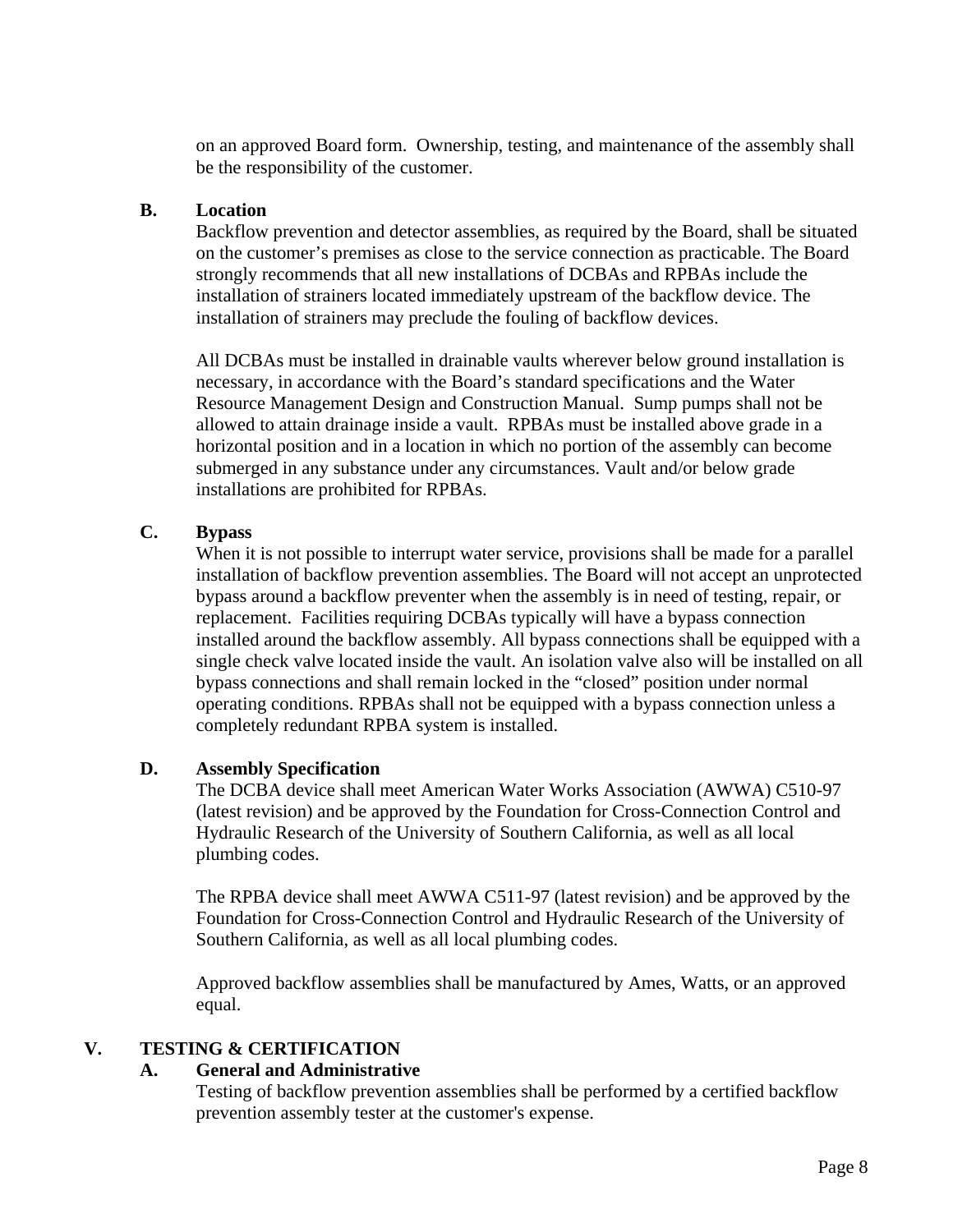The Board shall notify each affected water user when it is time for the backflow prevention assembly installed on the service connection to be tested. This written notice shall give the water user thirty (30) days to have the device tested and supply the water user with the necessary form to be completed and resubmitted to the Board.

A second notice shall be sent to each user who does not have his/her backflow prevention device tested as prescribed in the first notice within the thirty (30) day period allowed. The second notice shall give the water user a two-week period to have his/her backflow assembly tested. If appropriate action is not taken within the two-week period, the Board may terminate water service to the affected water user until the subject device is in compliance.

#### **B. Testing Personnel**

Certified backflow prevention assembly testers shall provide proof of completion of a training course including a minimum of 32 hours as outlined by the AWWA Manual M14, *Recommended Practice for Backflow Prevention and Cross-Connection Control*. The course shall include class room instruction, laboratory (hands-on) experience with various types of backflow prevention assemblies, familiarization with testing equipment from several manufacturers, and the successful completion of a written examination. The course shall be recognized by AWWA or the American Backflow Prevention Association (ABPA).

In addition to the certification course requirements as outlined above, personnel testing backflow devices servicing fire lines and sprinkler systems must be a pre-approved, qualified inspection technician, currently on file with the State Fire Marshal's office.

Test reports will not be accepted from personnel not certified through an approved certification training course or without appropriate qualification.

All certified backflow prevention assembly testers must obtain and employ backflow prevention assembly test equipment, which has been evaluated and/or approved by the Board. All test equipment shall be checked for accuracy annually, at a minimum, and calibrated, if necessary.

## **C. Test Frequency**

All DCBAs and RPBAs shall be tested immediately after installation and annually thereafter. DCVs are not testable backflow prevention devices.

#### **D. Test Procedures**

Test procedures shall be those currently recommended by the Foundation for Cross-Connection Control and Hydraulic Research of the University of Southern California, and shall comply with all local plumbing codes. Testing of backflow assemblies on fire lines and sprinkler systems shall also comply with the requirements of NFPA 25, Standards for the Inspection, Testing, and Maintenance of Water Based Fire Protection Systems.

Testing requires an interruption of service usually lasting 5 to 20 minutes. For facilities that require an uninterrupted supply of water, and when it is not possible to provide water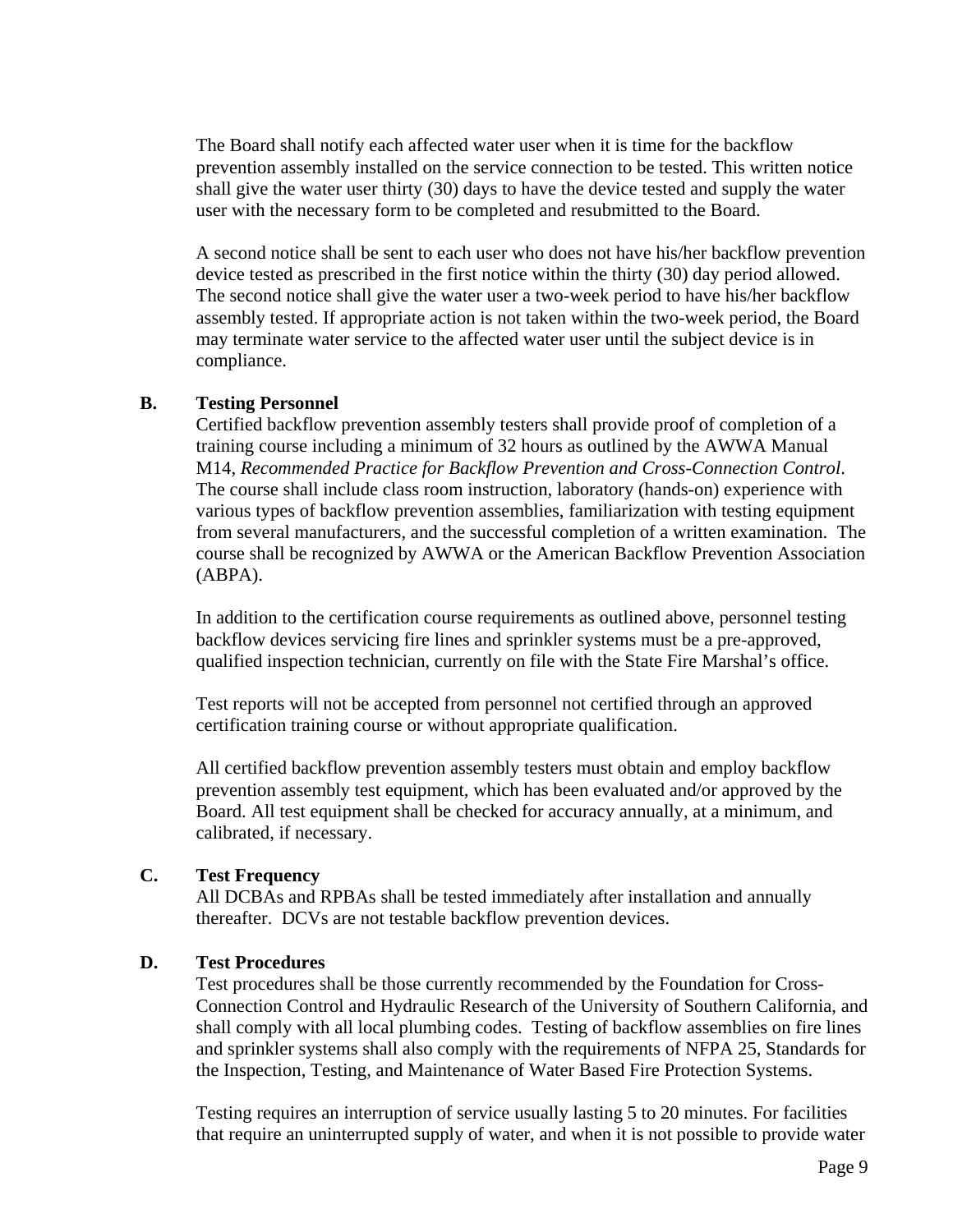service from two separate meters, provisions shall be made for a parallel installation of backflow prevention assemblies.

### **E. Reporting**

A record of all testing and repairs is to be retained by the customer and the certified tester for a period of five (5) years. Copies of the records must be provided to the Board on an approved form within ten business days after the completion of any testing and/or repair work.

Any time that repairs to backflow prevention assemblies are deemed necessary, whether through annual or required testing or routine inspection by the owner or by the Board, the Board shall be notified immediately and the repairs shall be completed within 48 hours, unless approved otherwise by the Board. The tester shall include the list of all repair materials or replacement parts used in the report.

## **VI. FACILITIES REQUIRING BACKFLOW PREVENTION**

## **A. General**

Approved backflow prevention assemblies shall be installed on all service lines connected to the Board's distribution system.

Some types of facilities or services have been identified by the Board as having a potential for backflow of non-potable water into the public water supply system. Therefore, an approved backflow prevention assembly will be required on all such services according to the degree of hazard present.

## **B. Facilities Requiring Double Check Backflow Assemblies**

DCBAs that meet all of the applicable plumbing codes will be required to be installed when the potential backflow consequences would constitute a pollution type hazard and as a minimum requirement for any connection larger than 1 inch in diameter.

The Board will evaluate each facility on its own unique set of circumstances for the type of backflow protection required. The specific facilities requiring DCBAs shall be in accordance with the standards in the Water Resource Management Design and Construction Manual.

## **C. Facilities Requiring Reduced Pressure Backflow Assemblies**

RPBAs that meet all applicable plumbing codes will be required to be installed when the potential backflow consequences would constitute a contamination or health hazard due to the introduction of a contaminant into the water system.

The Board will evaluate each facility on its own unique set of circumstances for the type of backflow protection required. The specific facilities requiring RPBAs shall be in accordance with the standards in the Water Resource Management Design and Construction Manual.